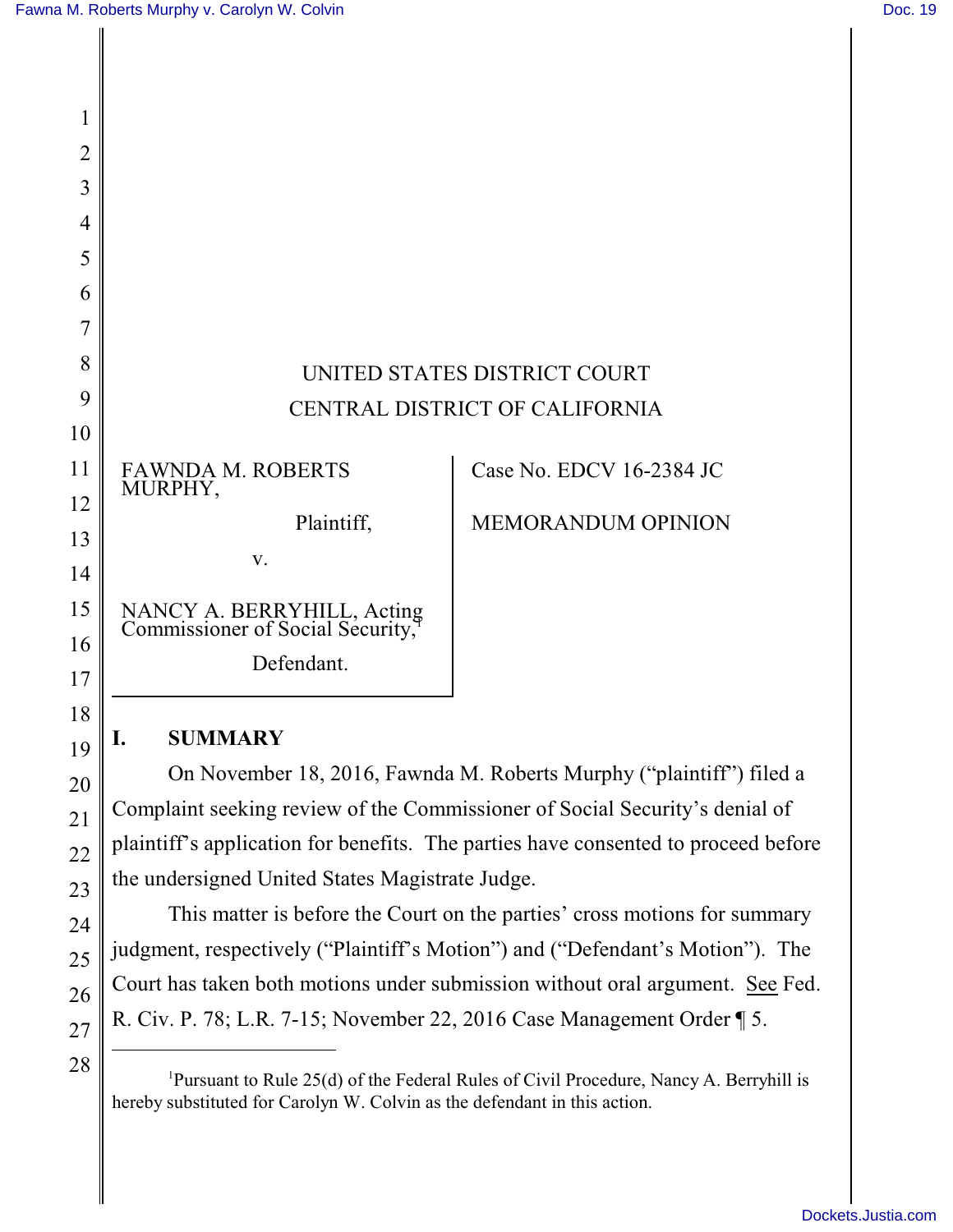Based on the record as a whole and the applicable law, the decision of the Commissioner is AFFIRMED. The findings of the Administrative Law Judge ("ALJ") are supported by substantial evidence and are free from material error.

#### 4 5 **II. BACKGROUND AND SUMMARY OF ADMINISTRATIVE DECISION**

1

2

3

24

6 7 8 9 10 11 On April 27, 2011, plaintiff filed an application for Disability Insurance Benefits alleging disability beginning on November 15, 2010, due to severe depression, extreme fatigue, and memory loss. (Administrative Record ("AR") 98, 252, 284). The ALJ examined the medical record and heard testimony from plaintiff (who was not represented by counsel) and vocational and medical experts on January 24, 2013. (AR 27-47).

12 13 14 On January 28, 2013, the ALJ determined that plaintiff was not disabled through May 31, 2011, the date last insured<sup>2</sup> ("Pre-Remand Decision"). (AR 98-107).

15 16 17 On July 17, 2014, the Appeals Council granted review, vacated the Pre-Remand Decision, and remanded the matter for further administrative proceedings. (AR 112-14).

18 19 20 On November 25, 2014, the ALJ again examined the medical record and also heard testimony from plaintiff (who was represented by counsel), and vocational and medical experts ("Post-Remand Hearing"). (AR 48-69).

21 22 23 On December 4, 2014, the ALJ determined that plaintiff was not disabled through the date of the decision ("Post-Remand Decision").<sup>3</sup> (AR 9-21). Specifically, the ALJ found: (1) plaintiff suffered from the following severe

27 28  $3$ The ALJ stated that the Pre-Remand Decision was, in pertinent respects, incorporated by reference into, and thus supplemented by, the Post-Remand Decision. (AR 15, 16).

2

<sup>25</sup> 26 <sup>2</sup>The ALJ subsequently determined that plaintiff was actually insured "through September" 30, 2017." (AR 10).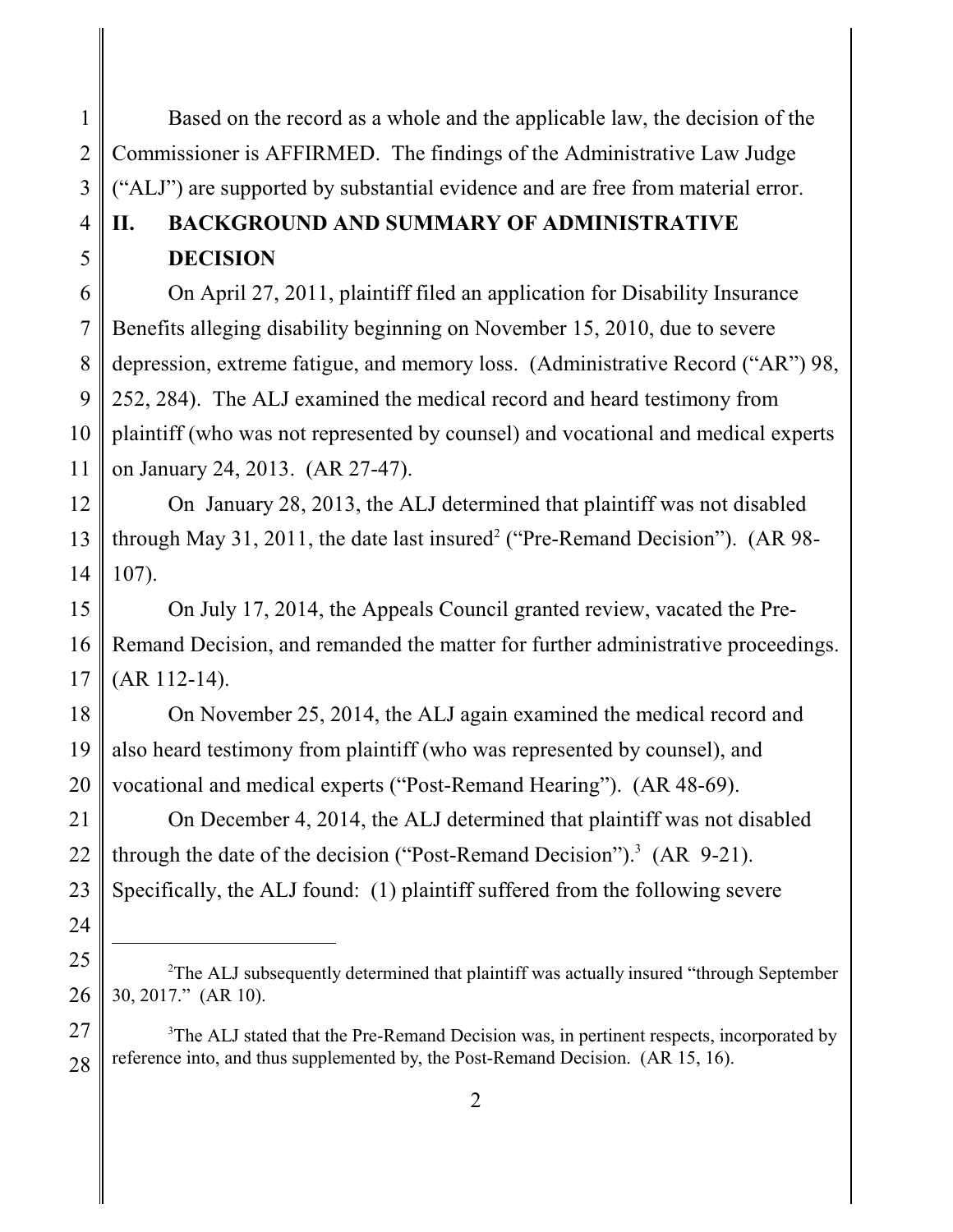1 2 3 4 5 6 7 8 9 10 11 impairments: fatigue, depression, memory loss, back strain, and obesity (AR 12); (2) plaintiff's impairments, considered singly or in combination, did not meet or medically equal a listed impairment (AR 13-14); (3) plaintiff retained the residual functional capacity to perform light work (20 C.F.R. § 404.1567(b)), with additional limitations<sup>4</sup> (AR 14); (4) plaintiff was capable of performing past relevant work as a dealer compliance representative (AR 19); (5) alternatively, there are jobs that exist in significant numbers in the national economy that plaintiff could perform, specifically office helper, mail clerk, and routing clerk (AR 19-20); and (6) plaintiff's statements regarding the intensity, persistence, and limiting effects of subjective symptoms were not credible to the extent they were inconsistent with the ALJ's residual functional capacity assessment (AR 15).

12 13 On September 28, 2016, the Appeals Council denied plaintiff's application for review. (AR 1).

# 14 15

24

### **A. Sequential Evaluation Process**

**III. APPLICABLE LEGAL STANDARDS**

16 17 18 19 20 21 22 23 To qualify for disability benefits, a claimant must show that the claimant is unable "to engage in any substantial gainful activity by reason of any medically determinable physical or mental impairment which can be expected to result in death or which has lasted or can be expected to last for a continuous period of not less than 12 months." Molina v. Astrue, 674 F.3d 1104, 1110 (9th Cir. 2012) (quoting 42 U.S.C.  $\S$  423(d)(1)(A)) (internal quotation marks omitted). The impairment must render the claimant incapable of performing the work the claimant previously performed and incapable of performing any other substantial

<sup>25</sup> 26 27 28 <sup>4</sup>The ALJ determined that plaintiff: (i) could lift 20 pounds occasionally and 10 pounds frequently; (ii) could stand and walk for six hours out of an eight-hour work day with regular breaks; (iii) could sit for six hours in an eight-hour work day with regular breaks; (iv) needed to avoid working around unprotected machinery and at unprotected heights; (v) was limited to tasks not requiring hypervigilance; (vi) was precluded from fast-paced work; and (vii) was limited to occasional contact with the public. (AR 14).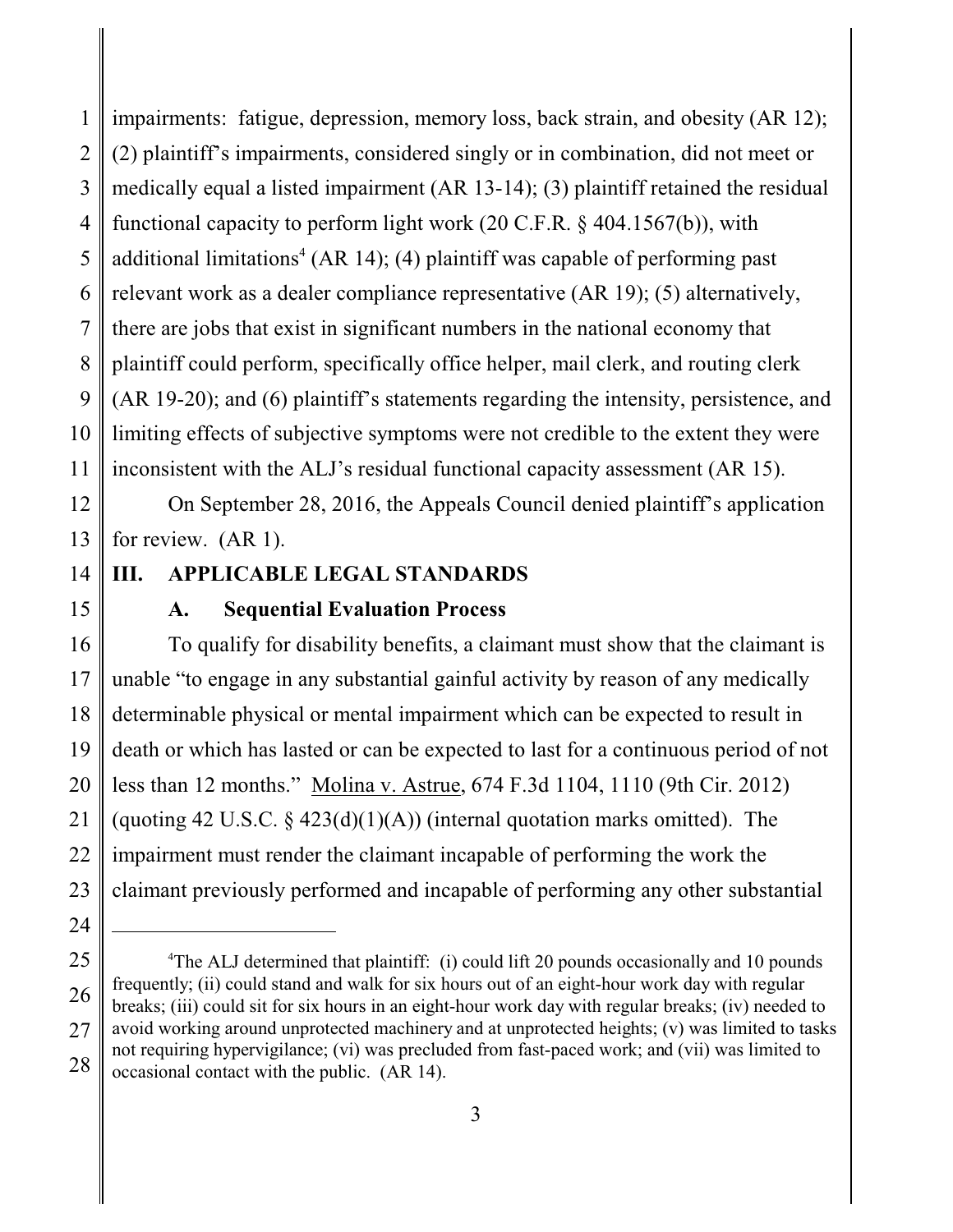| 1              | gainful employment that exists in the national economy. Tackett v. Apfel, 180   |                                                                                 |
|----------------|---------------------------------------------------------------------------------|---------------------------------------------------------------------------------|
|                |                                                                                 |                                                                                 |
| $\overline{2}$ | F.3d 1094, 1098 (9th Cir. 1999) (citing 42 U.S.C. § 423(d)(2)(A)).              |                                                                                 |
| 3              | In assessing whether a claimant is disabled, an ALJ is required to use the      |                                                                                 |
| $\overline{4}$ | following five-step sequential evaluation process:                              |                                                                                 |
| 5              | (1)                                                                             | Is the claimant presently engaged in substantial gainful activity? If           |
| 6              |                                                                                 | so, the claimant is not disabled. If not, proceed to step two.                  |
| $\overline{7}$ | (2)                                                                             | Is the claimant's alleged impairment sufficiently severe to limit               |
| 8              |                                                                                 | the claimant's ability to work? If not, the claimant is not                     |
| 9              |                                                                                 | disabled. If so, proceed to step three.                                         |
| 10             | (3)                                                                             | Does the claimant's impairment, or combination of                               |
| 11             |                                                                                 | impairments, meet or equal an impairment listed in 20 C.F.R.                    |
| 12             |                                                                                 | Part 404, Subpart P, Appendix 1? If so, the claimant is                         |
| 13             |                                                                                 | disabled. If not, proceed to step four.                                         |
| 14             | (4)                                                                             | Does the claimant possess the residual functional capacity to                   |
| 15             |                                                                                 | perform claimant's past relevant work? If so, the claimant is                   |
| 16             |                                                                                 | not disabled. If not, proceed to step five.                                     |
| 17             | (5)                                                                             | Does the claimant's residual functional capacity, when                          |
| 18             |                                                                                 | considered with the claimant's age, education, and work                         |
| 19             |                                                                                 | experience, allow the claimant to adjust to other work that                     |
| 20             |                                                                                 | exists in significant numbers in the national economy? If so,                   |
| 21             |                                                                                 | the claimant is not disabled. If not, the claimant is disabled.                 |
| 22             |                                                                                 | Stout v. Commissioner, Social Security Administration, 454 F.3d 1050, 1052 (9th |
| 23             | Cir. 2006) (citations omitted); see also 20 C.F.R. § 404.1520(a)(4) (explaining |                                                                                 |
| 24             | five-step sequential evaluation process).                                       |                                                                                 |
| 25             | The claimant has the burden of proof at steps one through four, and the         |                                                                                 |
| 26             | Commissioner has the burden of proof at step five. Burch v. Barnhart, 400 F.3d  |                                                                                 |
| 27             | 676, 679 (9th Cir. 2005) (citation omitted).                                    |                                                                                 |

28 ///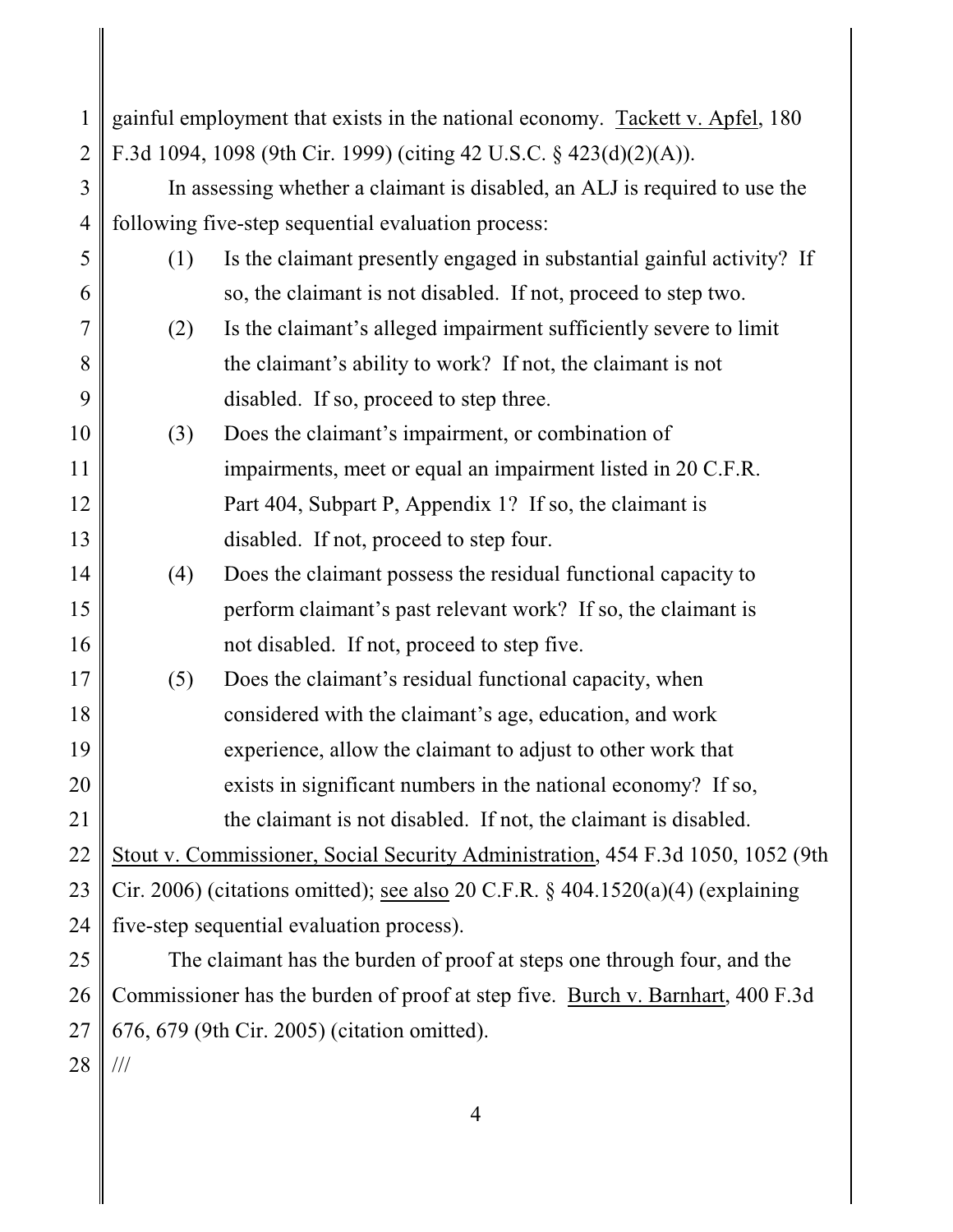1

#### **B. Standard of Review**

2 3 4 5 6 7 8 Pursuant to 42 U.S.C. section  $405(g)$ , a court may set aside a denial of benefits only if it is not supported by substantial evidence or if it is based on legal error. Robbins v. Social Security Administration, 466 F.3d 880, 882 (9th Cir. 2006) (citing Flaten v. Secretary of Health & Human Services, 44 F.3d 1453, 1457 (9th Cir. 1995)). Substantial evidence is "such relevant evidence as a reasonable mind might accept as adequate to support a conclusion." Richardson v. Perales, 402 U.S. 389, 401 (1971) (citations and quotations omitted).

9 10 "Overall, the standard of review is 'highly deferential.'" Rounds v. Commissioner of Social Security Administration, 807 F.3d 996, 1002 (9th Cir.

11 2015) (citation omitted). Hence, an ALJ's decision to deny benefits must be

12 upheld if the evidence could reasonably support either affirming or reversing the

13 decision. Robbins, 466 F.3d at 882 (citing Flaten, 44 F.3d at 1457). Even when

14 an ALJ's decision contains error, it must be affirmed if the error was harmless.

15 Treichler v. Commissioner of Social Security Administration, 775 F.3d 1090,

16 1099 (9th Cir. 2014). An ALJ's error is harmless if (1) it was inconsequential to

17 18 the ultimate nondisability determination; or (2) despite the error, the ALJ's path may reasonably be discerned, even if the ALJ's decision was drafted with less than

19 20 ideal clarity. Id. (citation and quotation marks omitted). The claimant has the burden to establish that an ALJ's error was not harmless. See Molina, 674 F.3d at

21 1111 (citing Shinseki v. Sanders, 556 U.S. 396, 409 (2009)).

22 23 24 25 26 27 While an ALJ's decision need not discuss every piece of evidence or be drafted with "ideal clarity," at a minimum it must explain the ALJ's reasoning with sufficient specificity and clarity to "allow<sup>[]</sup> for meaningful review." Brown-Hunter v. Colvin, 806 F.3d 487, 492 (9th Cir. 2015) (citations and internal quotation marks omitted); Hiler v. Astrue, 687 F.3d 1208, 1212 (9th Cir. 2012) (citation and quotation marks omitted).

28 ///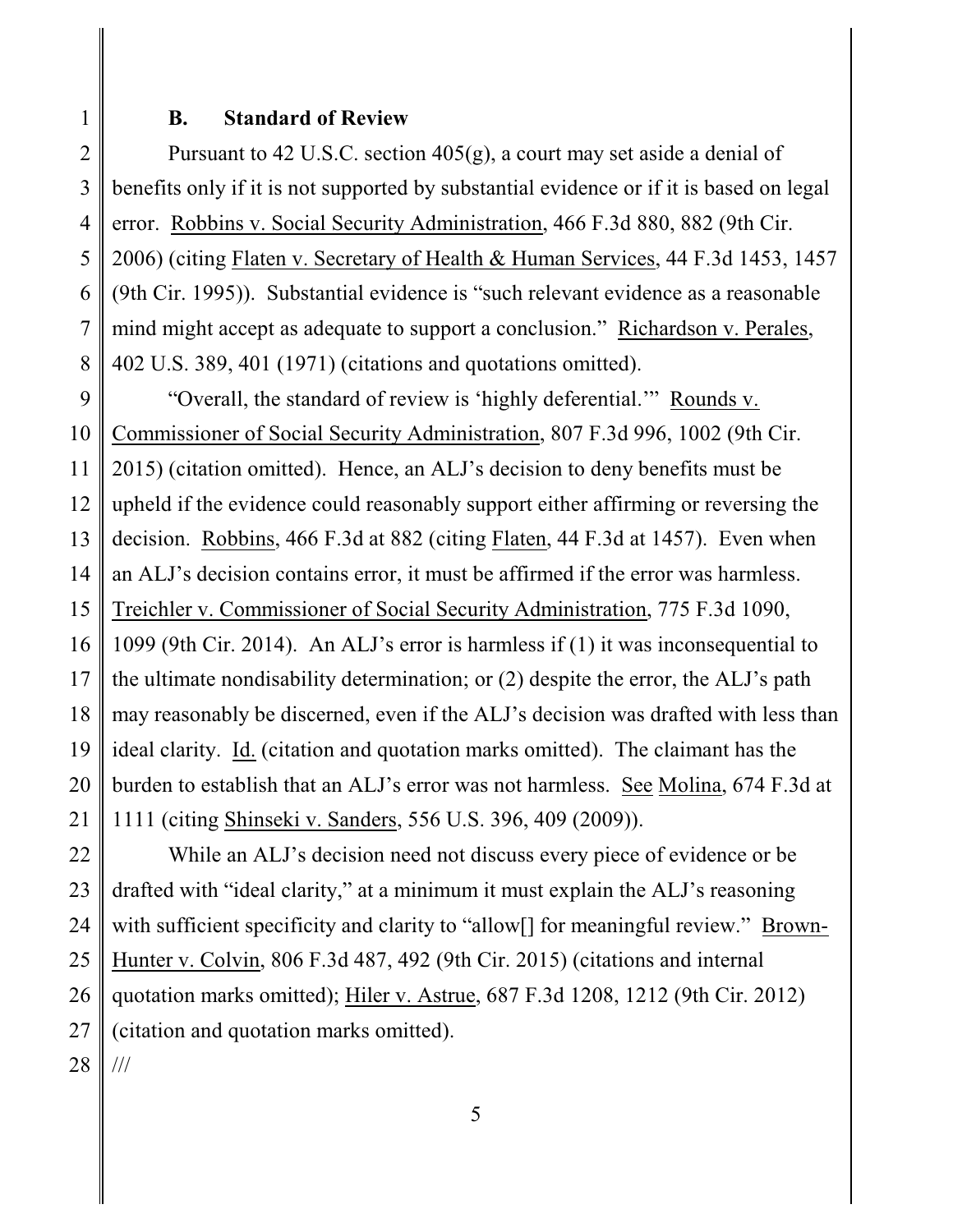### **IV. DISCUSSION**

2 3

4

1

# **A. The ALJ Properly Evaluated the Opinions of the Internal Medicine Consultative Examiner**

#### **1. Pertinent Law**

5 6 7 8 9 10 11 12 13 14 15 In Social Security cases, the amount of weight given to medical opinions generally varies depending on the type of medical professional who provided the opinions, namely "treating physicians," "examining physicians," and "nonexamining physicians" (*e.g.*, "State agency medical or psychological consultant[s]"). 20 C.F.R. §§ 404.1527(c)(1)-(2) & (e), 404.1502, 404.1513(a); Garrison v. Colvin, 759 F.3d 995, 1012 (9th Cir. 2014) (citation and quotation marks omitted). A treating physician's opinion is generally given the most weight, and may be "controlling" if it is "well-supported by medically acceptable clinical and laboratory diagnostic techniques and is not inconsistent with the other substantial evidence in [the claimant's] case record[.]" 20 C.F.R. § 404.1527(c)(2); Orn v. Astrue, 495 F.3d 625, 631 (9th Cir. 2007) (citations and

16 17 18 19 quotation marks omitted). In turn, an examining, but non-treating physician's opinion is entitled to less weight than a treating physician's opinion, but more weight than a nonexamining physician's opinion. Garrison, 759 F.3d at 1012 (citation omitted).

20 21 22 23 24 25 26 An ALJ may reject the uncontroverted opinion of an examining physician by providing "clear and convincing reasons that are supported by substantial evidence" for doing so. Bayliss v. Barnhart, 427 F.3d 1211, 1216 (9th Cir. 2005) (citation omitted). Where an examining physician's opinion is contradicted by another doctor's opinion, an ALJ may reject such opinion only "by providing specific and legitimate reasons that are supported by substantial evidence." Garrison, 759 F.3d at 1012 (citation and footnote omitted).

27 ///

28 ///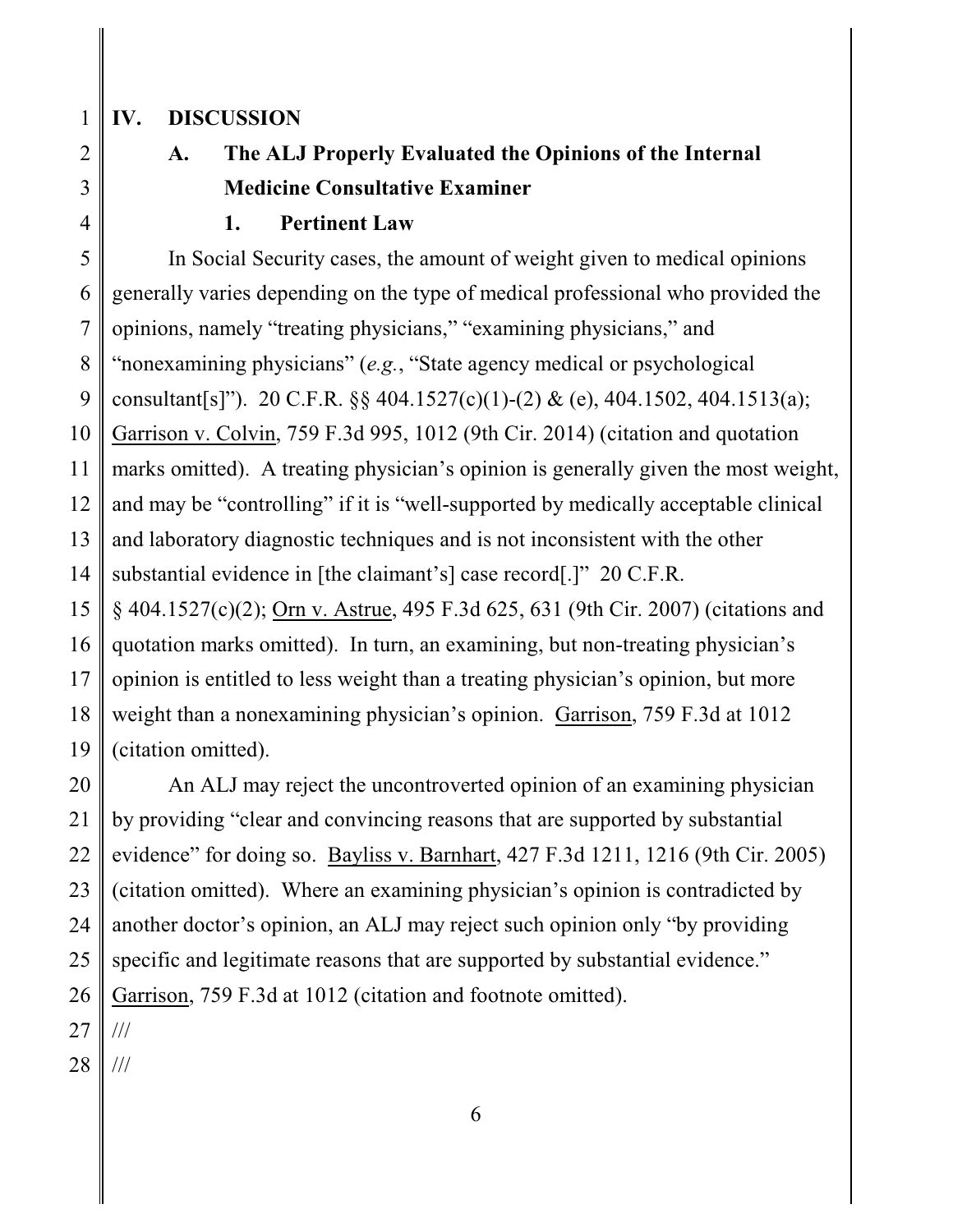## **2. Analysis**

1

2 3 4 5 6 7 8 9 10 11 12 Plaintiff contends that the ALJ improperly rejected certain medical opinions expressed in a July 19, 2011 Complete Internal Medicine Evaluation by Dr. Nizar Salek, a state agency consultative examining physician – specifically that plaintiff was limited to frequent reaching in all directions, frequent gross manipulation, and occasional fine manipulation (collectively "Dr. Salek's Manipulation Limitations"). (Plaintiff's Motion at 4-6) (citing AR 348). Plaintiff argues that a remand or reversal is warranted because the foregoing error ran afoul of the Appeals Council's remand instructions. (Plaintiff's Motion at 6). The Court disagrees because the ALJ properly rejected Dr. Salek's Manipulation Limitations for clear and convincing, specific and legitimate reasons supported by substantial evidence.

13 14 15 16 17 18 19 20 21 22 23 24 25 26 27 28 First, the ALJ properly rejected Dr. Salek's Manipulation Limitations because, as the ALJ noted, they were not supported by the physician's own clinical findings or the objective medical evidence in the record as a whole. See Connett v. Barnhart, 340 F.3d 871, 875 (9th Cir. 2003) (ALJ properly rejected treating physician's opinion where "treatment notes provide[d] no basis for the functional restrictions [physician] opined should be imposed on [claimant]"); see also Thomas v. Barnhart, 278 F.3d 947, 957 (9th Cir. 2002) ("The ALJ need not accept the opinion of any physician, including a treating physician, if that opinion is brief, conclusory, and inadequately supported by clinical findings."). For example, as the ALJ noted, Dr. Anthony Francis, a board-certified orthopedist who testified as a medical expert at the Post-Remand Hearing, essentially stated that "[u]pon his review of the consultative examination report and the entire medical record, Dr. Francis [found] . . . no objective diagnostic or clinical findings to support a diagnosis of radiculopathy or carpal tunnel syndrome" and also found nothing "within the four corners of Dr. Salek's consultative examination report that supported his diagnosis of radiculopathy or carpal tunnel syndrome." (AR 16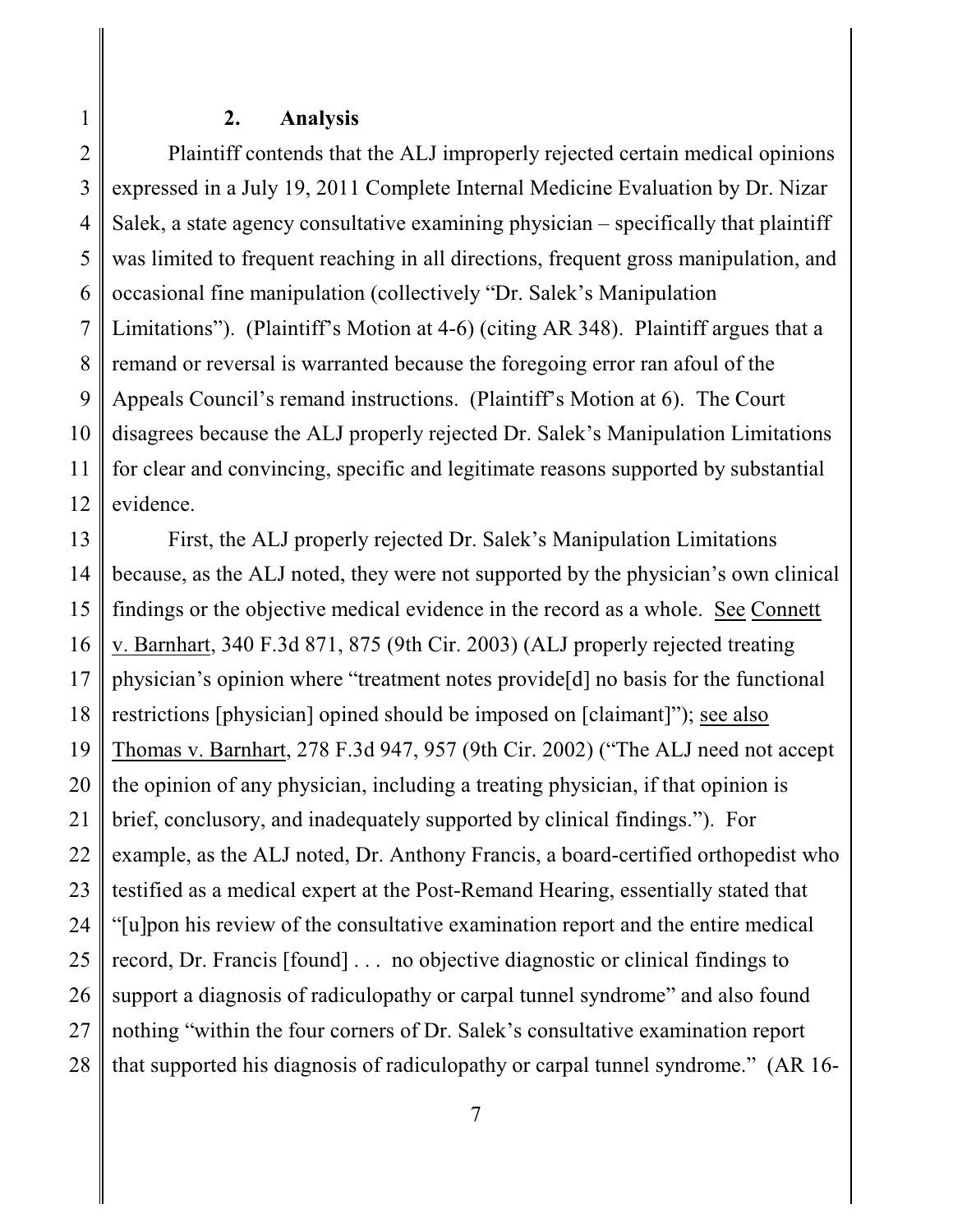1 2 3 4 5 17; see AR 54-56). To the extent plaintiff suggests that the medical evidence actually supports such diagnoses and/or Dr. Salek's Manipulation Limitations (Plaintiff's Motion at 6), this Court will not second guess the ALJ's reasonable determination to the contrary, even if such evidence could give rise to inferences more favorable to plaintiff. See Robbins, 466 F.3d at 882 (citation omitted).

6 7 8 9 10 11 12 13 14 15 16 17 18 19 20 21 Second, the ALJ also properly rejected Dr. Salek's Manipulation Limitations to the extent they were based solely on plaintiff's subjective complaints, which complaints the ALJ found less credible for clear and convincing reasons (a determination plaintiff has not challenged). (AR 15-17, 103-04); see, e.g., Ghanim v. Colvin, 763 F.3d 1154, 1162 (9th Cir. 2014) (ALJ may discount medical opinion based "to a large extent" on a claimant's "self-reports" that the ALJ found "not credible") (internal quotation marks and citations omitted). The ALJ properly based this finding, in part, on the testimony provided by Dr. Francis. (AR 16-18); see Morgan v. Commissioner of Social Security Administration, 169 F.3d 595, 600 (9th Cir. 1999) (testifying medical expert opinions may serve as substantial evidence when "they are supported by other evidence in the record and are consistent with it"); Sportsman v. Colvin, 637 Fed. Appx. 992, (9th Cir. 2016) (noting "ALJ did not err in assigning substantial weight to the state agency medical consultant, whose opinion relied on and was consistent with the medical evidence of record") (citing Tonapetyan v. Halter, 242 F.3d 1144, 1149 (9th Cir. 2001)).

22

23

### **B. The ALJ Did Not Fail Adequately to Develop the Record**

Accordingly, a remand or reversal on this basis is not warranted.

24 25 26 27 28 Plaintiff appears to contend that the ALJ failed adequately to develop the record of plaintiff's physical impairments and limitations essentially because (1) the record did not contain any medical evidence documenting plaintiff's alleged foot condition (*i.e.*, treatment and surgery referral for "deep ulcerated sores that ha[d] to be removed"); (2) the medical record is "blatantly incomplete" (*i.e.*,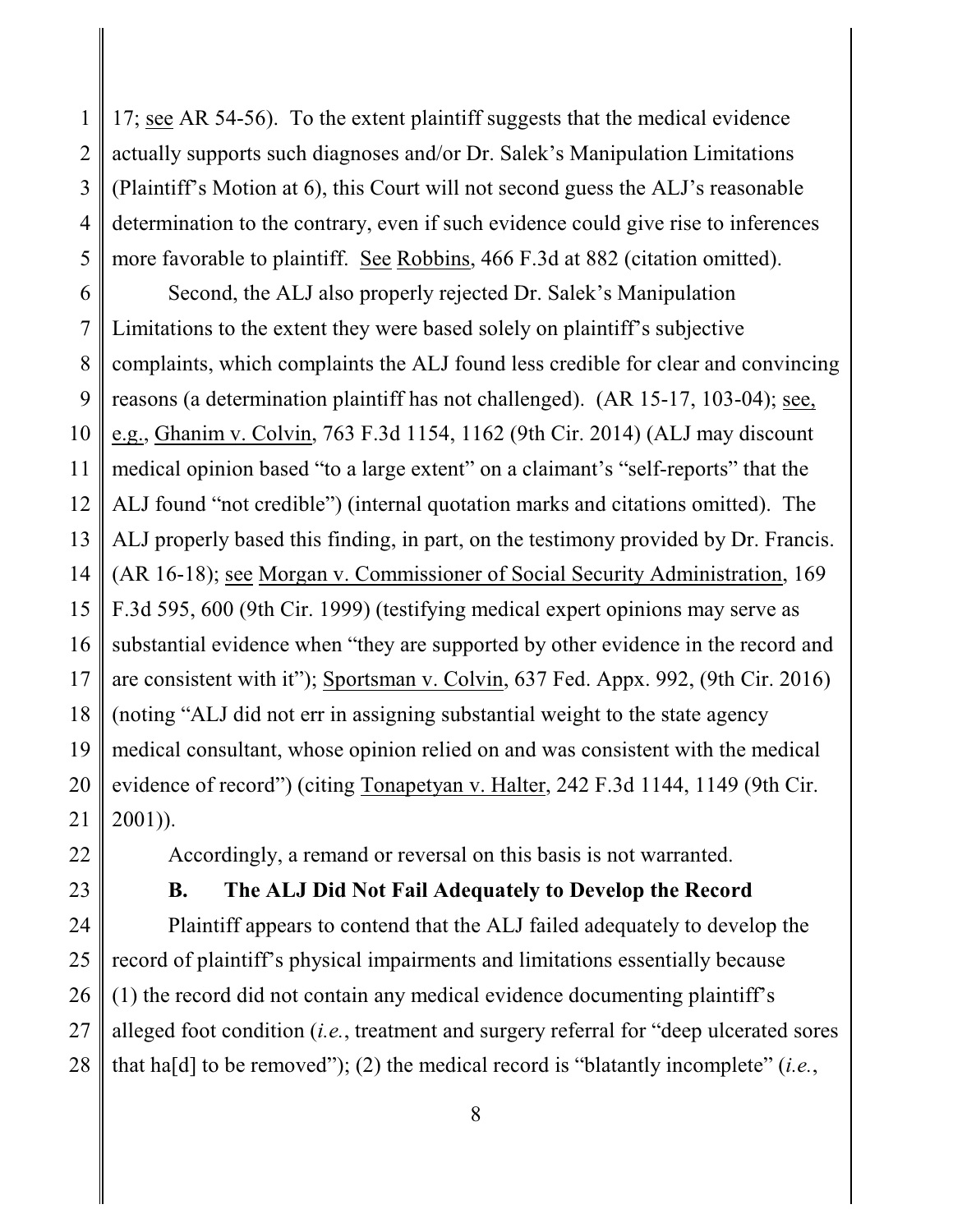1 2 3 4 5 6 7 the record "contains fewer than 30 pages of medical evidence and has no treatment records whatsoever for the years of 2010, 2011, 2012, 2013, and 2015"); and (3) the ALJ should have, *sua sponte*, ordered an updated internal medicine consultative examination ("CE") of plaintiff since the internal medicine CE currently in the record was performed more than three years before the Post-Remand Hearing. (Plaintiff's Motion at 2-4). A remand or reversal is not warranted on any of the above grounds.

8

# **1. Pertinent Law**

9 10 11 12 13 14 15 16 17 18 19 20 21 22 23 24 25 26 Although a claimant bears the ultimate burden of proving disability, an ALJ still has an "independent duty" to help each claimant "fully and fairly develop the record" at every step of the sequential evaluation process. Tonapetyan, 242 F.3d at 1150 (citations and internal quotation marks omitted). An ALJ's duty to develop the record further is triggered only when the existing record contains "ambiguous evidence" or is "inadequate to allow for proper evaluation of the evidence." Mayes v. Massanari, 276 F.3d 453, 459-60 (9th Cir. 2001) (citation omitted). A specific finding by the ALJ of ambiguity or inadequacy is not necessary to trigger the ALJ's duty. McLeod v. Astrue, 640 F.3d 881, 885 (9th Cir. 2011) (citation omitted). Nonetheless, an ALJ is not obliged to investigate every conceivable condition or impairment a claimant might assert. An ALJ must "conduct an appropriate inquiry" only when the record contains "some objective [medical] evidence" which plausibly suggests the existence of a medically determinable impairment that could have a "material impact" on the ALJ's decision. See generally id. (citations omitted); Mayes, 276 F.3d at 459-61; Breen v. Callahan, 1998 WL 272998, at \*3 (N.D. Cal. May 22, 1998) (citing Smolen v. Chater, 80 F.3d 1273, 1288 (9th Cir. 1996); Wainwright v. Secretary of Health and Human Services, 939 F.2d 680, 682 (9th Cir. 1991)).

27 28 An ALJ may satisfy the duty to develop the record, in part, by ordering a consultative examination. See 20 C.F.R. §§ 404.1519 et seq.; Reed v. Massanari,

9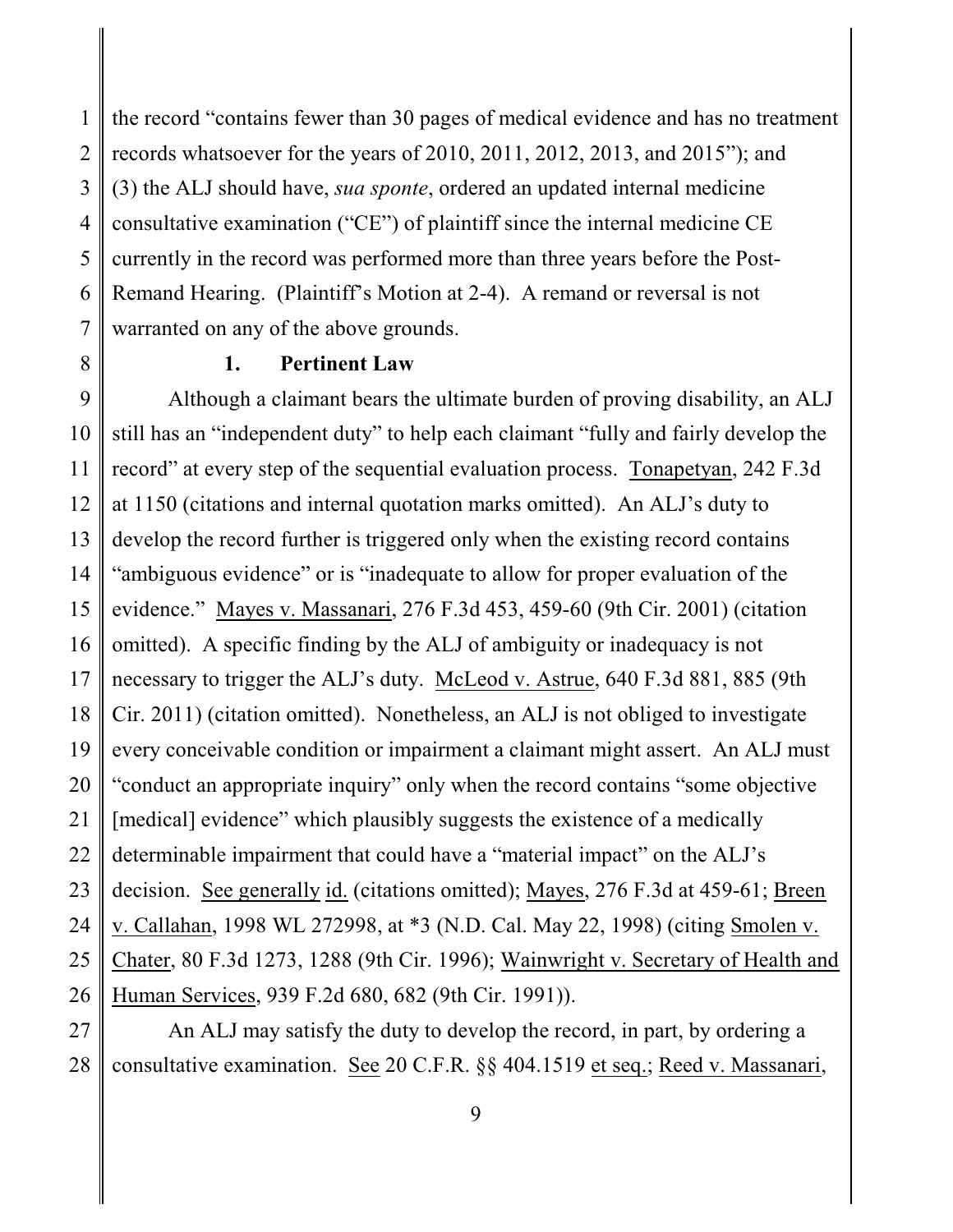1 2 3 4 5 270 F.3d 838, 841 (9th Cir. 2001) (citing, in part, 20 C.F.R. § 404.1519); Pederson v. Colvin, 31 F. Supp. 3d 1234, 1244 (E.D. Wash. 2014) (citation omitted). An ALJ has "broad latitude" to decide whether or not to order a consultative examination in a particular case. Reed, 270 F.3d at 842 (citation and internal quotation marks omitted).

6

# **2. Analysis**

7 8 9 10 11 12 13 14 15 16 17 18 19 20 21 22 23 24 25 26 27 28 First, plaintiff has presented no *medical* evidence which documents her alleged foot condition or any limitations related thereto. Plaintiff's Post-Remand Hearing testimony regarding such impairment, without more, was insufficient to trigger the ALJ's duty to develop the record further. See, e.g., Mayes, 276 F.3d at 459-61 (ALJ had no duty to develop record regarding physical impairment where claimant presented no *medical* evidence that such an impairment existed during the relevant time period); Breen, 1998 WL 272998, \*3 (N.D. Cal. May 22, 1998) (noting that, in the Ninth Circuit, the ALJ's obligation to develop the record is triggered by "the presence of some objective evidence in the record suggesting the existence of a condition which could have a material impact on the disability decision") (citations omitted). Moreover, plaintiff's testimony in response to the ALJ's questions at the Post-Remand Hearing, in part, suggested that the foot surgery for which plaintiff allegedly was referred would have only involved "a simple in-and-out procedure" by a podiatrist lasting no more than a few days. (AR 66). Hence, it would have been reasonable to infer (as the ALJ apparently did) (AR 15, 66) that any medical evidence related to plaintiff's alleged foot condition that could have been discovered on further inquiry would not have been material to the ALJ's ultimate disability decision. See generally Magallanes v. Bowen, 881 F.2d 747, 755 (9th Cir. 1989) (court may draw specific and legitimate inferences from ALJ's opinion). Even assuming the ALJ should have inquired further about plaintiff's foot condition, plaintiff has not shown that any such error was anything other than harmless. For example, plaintiff fails to demonstrate that her foot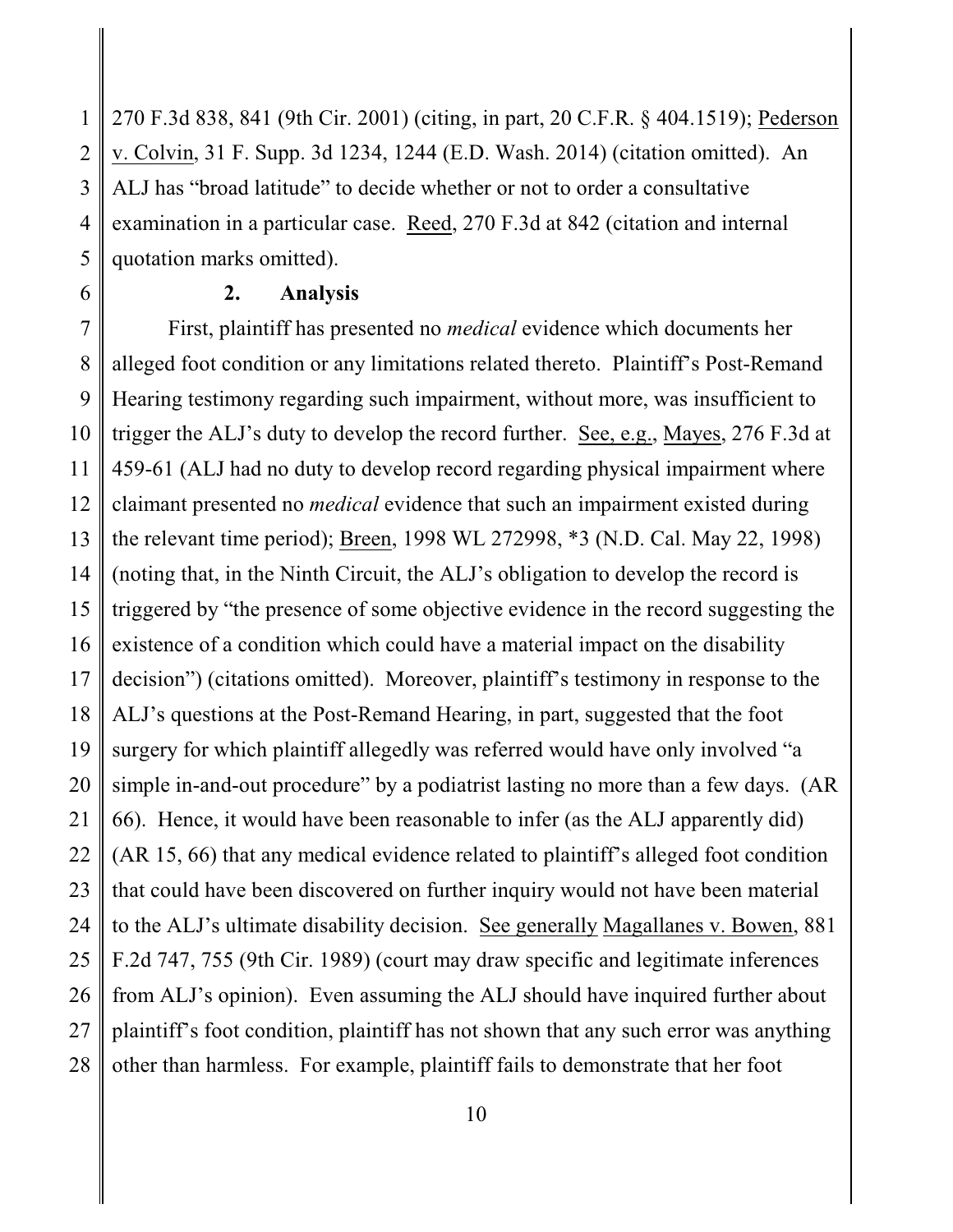1 2 3 4 5 6 7 impairment caused any additional functional limitation that was not already accounted for in the ALJ's physical residual functional capacity assessment. See, e.g., Sawyer v. Astrue, 303 Fed. Appx. 453, 455 (9th Cir. 2008) (noting court may affirm non-disability decision where ALJ's failure properly to consider medical opinion evidence is harmless  $-i.e.,$  "where the mistake was nonprejudicial to the claimant or irrelevant to the ALJ's ultimate disability conclusion. . . .") (citing Stout, 454 F.3d at 1055) (quotation marks omitted).

8 9 10 11 12 13 14 15 16 17 18 19 20 21 22 23 24 25 26 27 28 Second, the ALJ did not find, nor does the record otherwise reflect, that the existing medical evidence was ambiguous or insufficient as a whole to permit the ALJ properly to assess plaintiff's physical residual functional capacity or to make a final disability determination. Plaintiff's conclusory assertions that the medical record was "blatantly incomplete" and the ALJ failed properly to "ensure that [certain] missing relevant medical evidence was obtained and incorporated into [the] record" (Plaintiff's Motion at 3-4) do not persuade the Court to so conclude. For instance, although plaintiff complains that the record "currently . . . has no treatment records whatsoever for the years of 2010, 2011, 2012, 2013, and 2015<sup>[1]</sup>" (Plaintiff's Motion at 3), she does not say when (or even if) she received any medical treatment during such years that necessarily would have generated any material medical records that could have been discovered on further inquiry. Cf., e.g., McLeod, 640 F.3d at 885-86 ("inadequate" evidence triggered ALJ's duty to develop the record further where plaintiff's testimony suggested "likelihood" that other significant probative evidence existed which "might very well matter" to evaluation of Social Security disability claim) (citations omitted). Even so, plaintiff has not identified any particular treatment records among the purportedly "missing" medical evidence which reflect a medically determinable impairment or related functional limitation that was not already accounted for in the ALJ's residual functional capacity assessment. Cf. Carmickle v. Commissioner, Social Security Administration, 533 F.3d 1155, 1161 n.2 (9th Cir. 2008) (courts